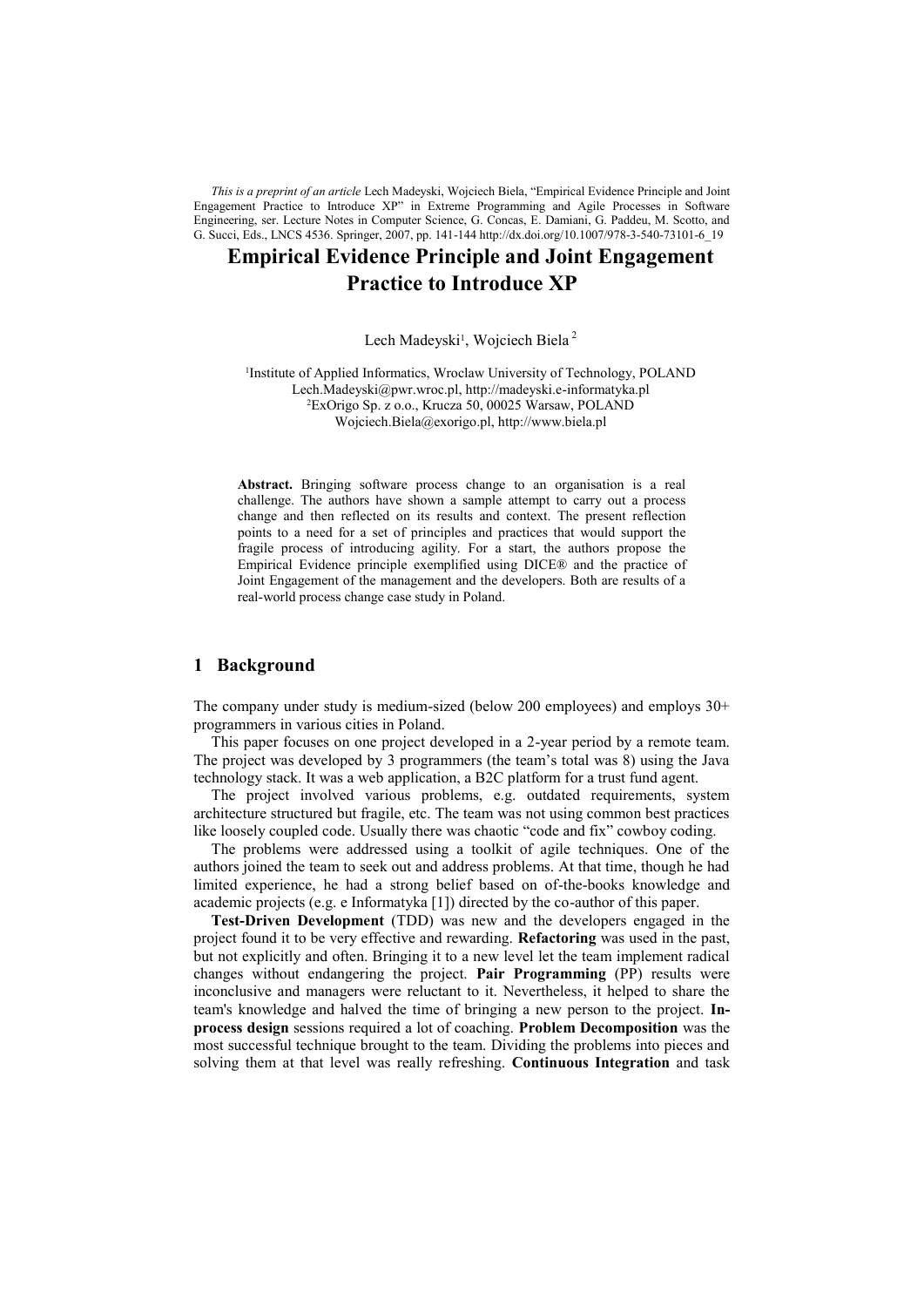automation was an obvious benefit. **Darts** or similar group toys are a must-have for any development team. It was another "motivation for regular breaks"[2] and glued the team together. **Communication** still is an issue because the team is remote. Nevertheless, wiki and encouraging people to use Skype helped to some extent.

## **2 Rolling the DICE® Twice**

The authors used the DICE framework [3], created by The Boston Consulting Group, to confirm that the adoption of agile practices actually increases the project's chance of success. The same metric is now used to convince the organisation's top management to conduct further changes.

The DICE framework is a simple empirical evidence-based formula for calculating how well an organisation is or will be implementing its change initiatives [3]. The DICE® framework comprises a set of simple questions that help score projects on each of the four factors: project duration (D), team's integrity (I), commitment of managers  $(C1)$  as well as the team  $(C2)$ , additional effort  $(E)$  required by the change process. In DICE®, a project with an overall score between 7 and 14 is considered a *Win*, between 14 and 17 is a *Worry* and between 17 and 28 is a *Woe*. The DICE® formula is  $D + 2 * I + 2 * C1 + C2 + E$ .

**Duration (D)** *Before the change (score 2):* There was no notion of iterations, nor project rhythm. *After the change (score 1):* 1–2-week iterations with reviews during the Planning Game sessions. **Integrity (I)** *Before (score 3):* The previous project team leader was not a team leader, he was a sound programmer, but lacked social skills and the will to innovate. *After (score 2):* The current project team leader is capable and eager to implement new ideas. The team is quite self-organising. **Management Commitment (C1)** *Before (score 3):* Management did not involve enough resources for the changes, mainly because they felt the change should take less than the programmers had said. *After (score 2):* Changes took less time (there were fewer bugs), so the management was more supportive. **Team Commitment (C2)** *Before (score 3):* Changes to the project usually met with resistance, because changes usually meant that something else would break then. *After (score 1):* Changes met with much less resistance due to the ability to refactor in a controlled environment (test case safety net). **Effort (E)** *Before (score 3):* Effort required by the change was normal. Upfront design, followed by coding, testing and bug-fixing cycles. *After (score 2):* The overall effort was not as great as before, because although unit-testing and pairing were applied, there was no long design phase and there was less bugfixing. The DICE® score *before* (20) and *after* the change (12) moves the project from the *Woe zone* into the *Win zone*. This suggests that the introduction of agile practices resulted in an environment which facilitates changes more adequately.

The DICE® framework may be also used to measure the responsiveness to change in other contexts, as outlined in [4]. Making use of the experiences of Ziółkowski and Drake [5], the authors used DICE® again – this time to measure the above organisation's capability for carrying out process changes.

**Duration** *(score 1).* There was no notion of a formal review as it did not fit the agile environment the author was trying to create. Reviews were done frequently by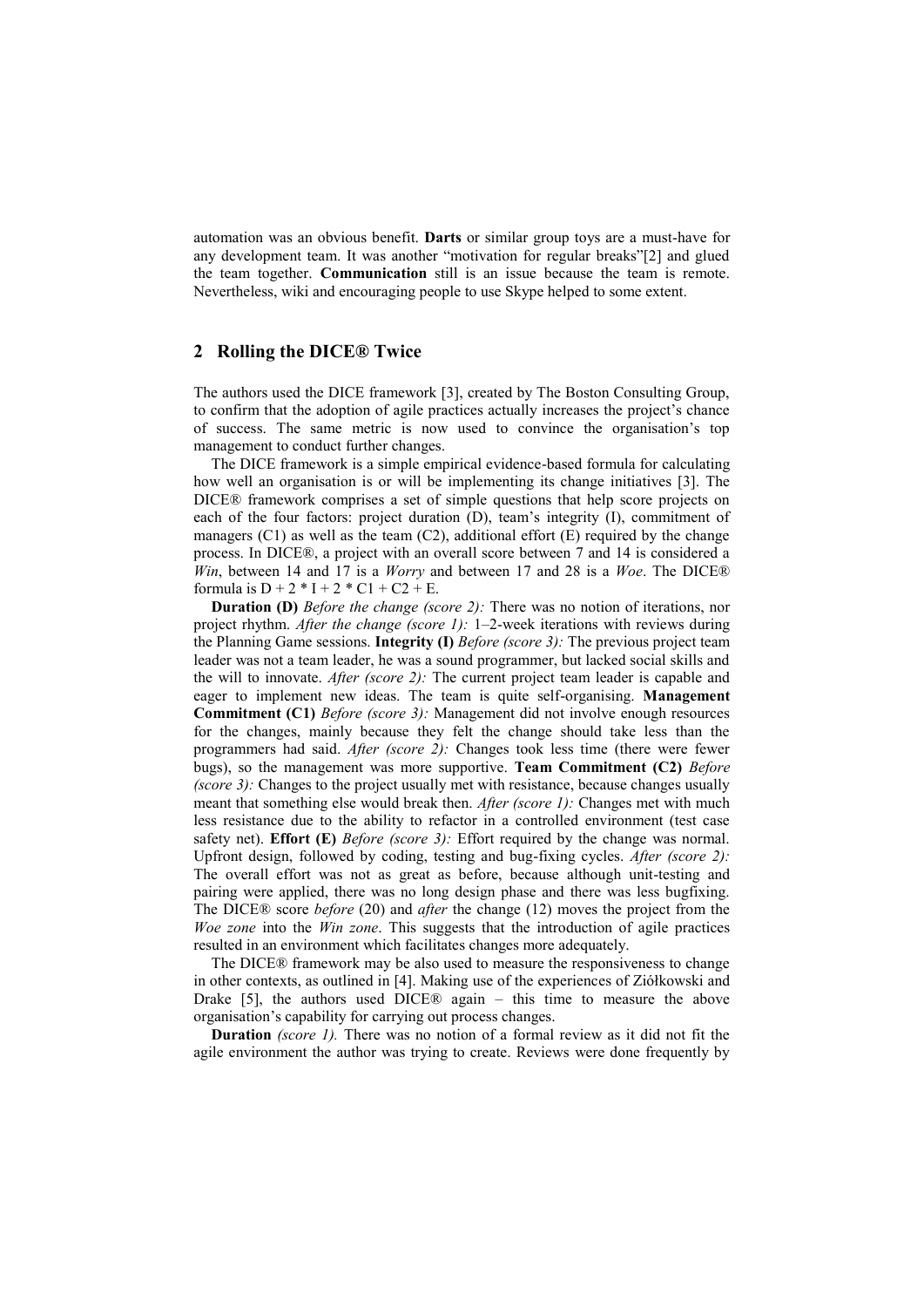him and his superiors in a more casual fashion. **Integrity** *(score 3).* The change leader (the author) was not given enough resources to achieve his goal. The author was then seriously lacking practical knowledge on how to implement development agility in a concrete situation. **Management Commitment** *(score 3).* There was some change support from the management. However, they were quite sceptical and did not want to wet their feet (i.e., they wanted it to be a bottom-up approach). They rather wanted the change to use very little or no resources. **Team Commitment** *(score 2).* The team was aware of the positive results of the changes and was willing to execute them if led properly. They often did not see the long-term consequences and wanted to see effects here and now. But after a discussion and reviewing evidence they usually allowed the change. **Effort** *(score 3).* The change took a fair amount of additional resources due to the lack of on-site knowledge and proper management support. The DICE® score in this case is 18 *(Woe zone)*. This means that this particular change initiative was carried out in a very unfriendly environment and had good chances for a disaster. Some of the factors are in fact at the developer level (i.e. team commitment), but at this point the authors recognise that this particular change process would need much more top-down support rather than bottom-up. If the change process is not heavily supported by the management, it is likely to fail. This is also in line with the DICE® formula. Differences in the perception of development methodologies deployment by managers and developers were studied by Huisman and Iivari [7].

## **3 Reflection, Outcome and Conclusions**

Rules like good programming style and techniques do not come from managers saying *"use TDD"* or *"program loosely coupled components"*. Management support is substantial (as pointed out in the previous section), but clearly not sufficient. It is the authors' experience that good practices have to come from the developer level. People are more willing to change when they see their peers change with good effect.

To increase the chance of success, process changes need both active management support and the developers' commitment. Without these two forces, the change initiative is likely not to spread enough throughout the organisation and in effect will die on its own. The main issue is to change the attitude of the team and of the managers. As Beck says, XP *"is about social change"* [6]. This is the turning point.

The authors suggest to complement the body of XP with additional practices and principles, which should address the problems that arise in the fragile process of introducing XP. Such practices and principles are needed to shed light on what has to be done to increase the chance of success when trying to implement change. They would not be XP practices and principles, but would rather concern introducing XP. They have to be chosen very carefully. The myriads of existing organizations do have things in common, but they also differ. As the authors' commitment, they propose a principle (*Empirical Evidence*) and an accompanying practice (*Joint Engagement*).

*Empirical Evidence* means that it is wise to ground on empirical evidence when introducing changes. We search for evidence to confirm whether or not we are on the right track with the process change. With empirical evidence comes the notion of context in which the evidence was obtained, limitations of the empirical studies, etc.